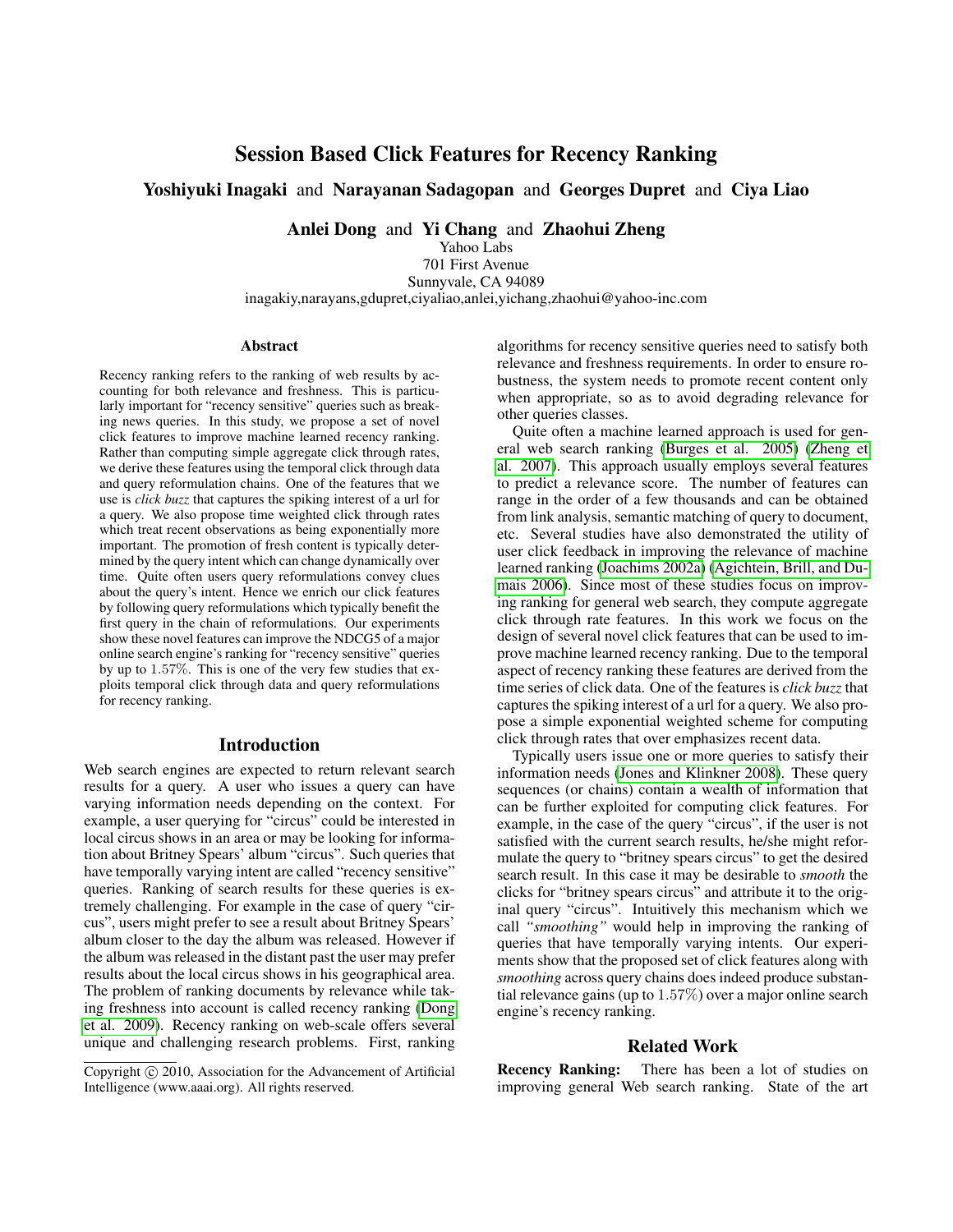This section briefly describes the recency training data, including evaluation guideline, recency features, recency data collection.

Collecting training data collection for recency ranking is different from regular web search ranking. For regular web search ranking, the relevance judgement for a queryurl pair is usually static over time because document freshness does not affect the user satisfaction. The judgement for a recency-sensitive query-url pair, however, should incorporate the freshness of the document. Thus for recency ranking, we need editorial labels for tuples of the form  $\langle$ query, url,  $t$ <sub>query</sub> $\rangle$  instead of only  $\langle$ query, url $\rangle$ , where  $t<sub>query</sub>$  is the time at which the query is issued. If the judging time  $t_i$  of  $\langle \text{query}, \text{url} \rangle$  is far behind query issue time  $t_{\text{query}}$ , it is impractical for the editors to make a reliable judgement. Therefore, we collect sets of recency data periodically instead of collecting them all at once. Each time we collect a set of  $\langle$ query, url,  $t_{\text{query}}\rangle$  tuples, we ask editors to judge the query-url pairs immediately, so that the query issue time and judging time are as close as possible. Collecting recency data periodically can also prevent the data distribution from being too biased towards a short period of time. For example, within one day, there are many similar queries related to the same breaking news, which are very different from the query distribution over a longer time span.

We apply five judgement grades on query-url pairs: perfect, excellent, good, fair and bad. For human editors to judge a query-url pair, we ask them to first grade it by nontemporal relevance, such as intent, usefulness, content, user interface design, domain authority, etc. Subsequently the grade is adjusted solely based on the recency of the result. More specifically, a result should receive a demotion if the date of the page, or age of the content, makes the result less relevant in comparison to more recent material or changes in time which alter the context of the query. This demotion should be reflected in the following judgment options:

- shallow demotion (1-grade demotion): if the result is somewhat outdated, it should be demoted by one grade (e.g., from excellent to good);
- deep demotion (2-grade demotion): if the result is totally outdated or totally useless, it should be demoted by two grades (e.g., from excellent to bad).

The advantages of this recency-demotion grading method include:

- Recency is incorporated into the modeling of the the ranking problem
- Recency can also be decoupled from overall relevance so that recency and non-recency relevance can be analyzed separately during learning.

To best represent page recency with available information, Dong *et al.* used four categories of recency-related features besides traditional relevance ranking features: *timestamp features*, *linktime features*, *webbuzz features* and *page classification features*. For timestamp features and linktime features, time values were extracted from web page content and page discovery log respectively; these two categories

work in this area employs machine learning to automatically construct a ranking function which optimizes retrieval performance metrics [\(Burges et al. 2005;](#page-5-1) [Joachims 2002a;](#page-5-3) [Zheng et al. 2007;](#page-5-2) [Y. Cao and Hon 2006\)](#page-5-6). Machinelearned rankers have demonstrated significant and consistent gains over many manually tuned rankers for a variety of data sets. Optimization usually is formulated as learning a ranking function from human labeled preference data in order to minimize a loss function (e.g., the number of incorrectly ordered documents pairs in the training data). Different algorithm cast the preference learning problem from different points of view. For example, RankSVM [\(Joachims](#page-5-7) [2002b\)](#page-5-7) used support vector machines; RankBoost [\(Freund](#page-5-8) [et al. 1998\)](#page-5-8) applied the idea of boosting from weak learners; GBrank [\(Zheng et al. 2007\)](#page-5-2) used gradient boosting with decision trees; RankNet [\(Burges et al. 2005\)](#page-5-1) used gradient boosting with a neural network. Improving recency ranking has also attracted a lot of interest. There are two main aspects to this ranking problem: detecting if the query is recency sensitive (i.e. the user prefers more recent content) and appropriately ranking recent content along with other results. Diaz proposed a solution to integrate search results from a news vertical search into web search results, where the news intent is detected by either inspecting query temporal dynamics or using click feedback [\(Diaz 2009\)](#page-5-9). The main focus of their work is to detect if a query is "newsworthy". Zhang *et al.* proposed a ranking score adjustment method on year-qualified-queries, in which a few simple but effective adjustment rules are applied to the ranking results based on the timestamps extracted from the documents[\(Zhang et](#page-5-10) [al. 2009\)](#page-5-10). Dong *et al.* studied the impact of different machine learning strategies and algorithms on recency ranking [\(Dong et al. 2009\)](#page-5-0). In this work we propose a set of novel temporal click features that can be used to improve the machine learned ranking for all time-sensitive queries.

Query Chain and Query Segmentation: Segmenting the query stream of a user into sets of related queries has many applications, such as query recommendation, user profiling and personalization. He and Göker (He and Göker 2000) studied various timeouts to segment user sessions, and later extended their work (He, Göker, and Harper 2002) to take features like the overlap between terms in two consecutive queries into consideration. Radlinski and Joachims [\(Radlin](#page-5-13)[ski and Joachims 2005\)](#page-5-13) observed that users often issue a series of queries with a similar information need. They referred to this sequence of related, often reformulated queries as *query chain*. They presented a simple method to automatically detect query chains in query and click through logs and showed how clicks inferred query chains could be used to train better ranking functions. Jones and Klinkner [\(Jones and Klinkner 2008\)](#page-5-5) proposed an automated method for segmenting sessions based on a machine learning approach. More recently, Boldi et al. [\(Boldi et al. 2008\)](#page-5-14) proposed a novel query segmentation method by building *query-flow graph* and using a machine learning approach to identify query chains. Our intuition is that these user reformulation chains can help in identifying temporal changes in the query intent. In this work we leverage query chains to *smooth* our proposed click features.

### Recency Data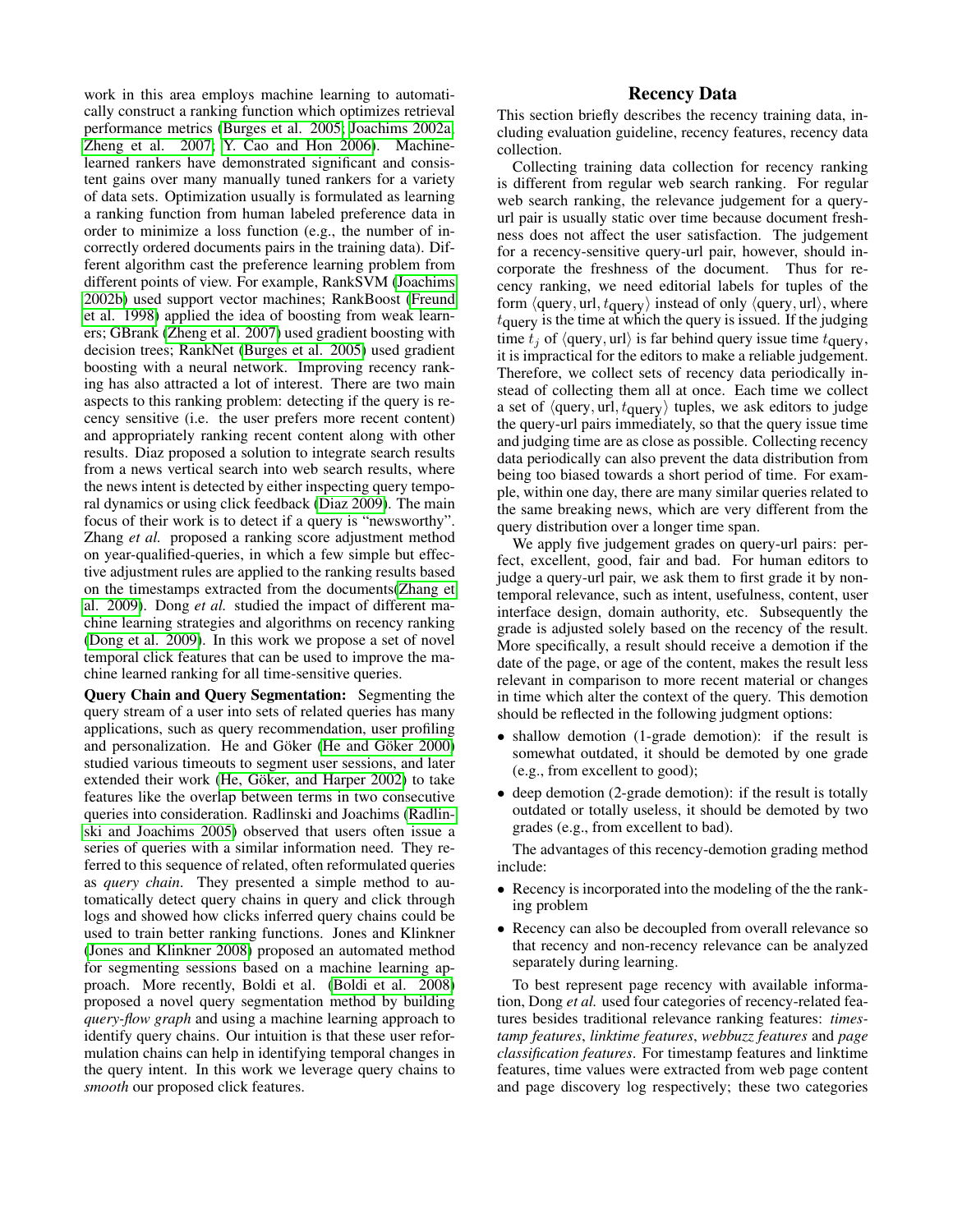of features were used as an attempt to represent page freshness. Webbuzz features are similar to page and link *activity* used in the T-Rank algorithm and represent the update rates of pages and links, reflecting the recent popularity of the pages [\(Berberich, Vazirgiannis, and Weikum 2005\)](#page-5-15). They also used page classification features that are closely related to page recency, and are useful in ranking model learning to help us appropriately use recency features for different classes of pages. They did not use any information from the user query log data. In this study we build upon their work by proposing a set of novel features derived from user click logs that can be used to improve recency ranking.

# Click Features for Recency Ranking

In this study we demonstrate the utility of user clicks for recency ranking. Since modeling time is essential for recency ranking, we design click features that are derived from the time series of click data. We also use query reformulation *smoothing* to exploit user feedback for these time-sensitive queries.

The most common click feature used in several studies is click through rate that is defined as follows:

Definition 1 *Click Through Rate* CTR*(query, url) is defined as the ratio of the number of sessions with clicks on the given url for the given query and the total number of sessions in* which the url is viewed for the query <sup>[1](#page-2-0)</sup>.

More formally, CTR(query,url) is computed as:

$$
\text{CTR} = \frac{\sum_{i=1}^{T} c_i}{\sum_{i=1}^{T} v_i}
$$

where T is period of data collection,  $c_i$  and  $v_i$  are the number of clicks and views respectively for (query,url) on day  $i$ .

Apart from CTR, in this study, we also propose new click features such as Only Click Through Rate and Click Attractivity which are defined below:

**Definition 2** *Only Click Through Rate* CTR<sub>o</sub>(query,url) is *the ratio of the number of sessions in which the user clicked only on the given url (and nothing else) for the given query and the total number of sessions in which the url is viewed for the query.*

Definition 3 *Click Attractivity* ATTR*(query,url) is the ratio of the number of sessions with clicks on the given url for the given query and the total number of sessions in which the url was either clicked or examined* [2](#page-2-1)

Along the same lines, we define similar features for the query, host pair. These features are called CTRH,  $\text{CTRH}_o$  and ATTRH respectively.

Specifically for recency ranking, we propose a time varying CTR with a simple weighting strategy. Click and view counts for a day are exponentially weighted to emphasize recent observations. The exact form of weighting we use is the following:

$$
CTR^{w}(\text{query}, \text{url}, t_{query}) = \frac{\sum_{i=1, v_i>0}^{t_{query}} (c_i \cdot (1+x)^{i-t_{query}})}{\sum_{i=1, v_i>0}^{t_{query}} (v_i \cdot (1+x)^{i-t_{query}})}
$$

where  $x > 0$ .

If  $x = 0$ , CTR<sup>w</sup> = CTR, the traditional unweighed CTR. We can vary  $x$  based on how steep we want to overemphasize recent observations.

In our experiments we use weighted versions of all earlier mentioned CTRs such as  $\texttt{CTR}^w$ ,  $\texttt{CTR}^w$ ,  $\texttt{ATTR}^w$ ,  $\texttt{CTR}^w$ ,  $\text{CTRH}^w_o$  and  $\text{ATTRH}^w$ .

We also define the *click buzz* feature to identify whether a page, a site or a host that receives an unusual level of attention from the users compared to the past. Measure of attention can be the number of clicks on the document, number of clicks on the query document pair, on the host, etc. Take the particular example of clicks on a query url pair  $c_t$ , the number of clicks during the time interval indexed by t. We first compute the average and the variance of the statistic of interest over  $T$  periods of time:

$$
\overline{c}_T = \frac{1}{T} \sum_{t=1}^T c_t
$$
  

$$
\text{VAR}(\mathbf{c}) = \sigma_T^2(c) = \frac{1}{T} \sum_{t=1}^T (c_t - \overline{c}_T)^2
$$

The *buzz* of a feature is defined as the deviation from the empirical average of the feature value over a period of time, normalized by the standard deviation over the same period. It is therefore a measure of how atypical the feature value is on a given day, compared with its value on average.

The buzz feature is computed as follows

$$
b(\text{query, url}, t_{query}) = \frac{c_{t_{query}} - \overline{c}_{t_{query}}}{\sigma_{t_{query}}(c)}
$$

Naturally, we can compute the *buzz* of any feature varying over time, for example the number of host clicks, number of times a query is issued, etc. (see Figure [1\)](#page-3-0).

It is important to note that the proposed click features for a given (query, url,  $t_{\text{query}}$ ) triplet is computed using only the user click data till  $t_{\text{query}}$ . These click features favor urls that have been of recent interest for a query. One of the challenges in recency ranking is to model changes in the query intent. We believe that looking at query reformulations can be a valuable source of information for this purpose. We discuss them in the next section.

## Click Smoothing using Query Chains

In most analysis of web search relevance, a single query is the unit of user interaction with search engines. However, users tend to issue multiple queries in order to complete their task [\(Jones and Klinkner 2008\)](#page-5-5). Jones *et al.* defined 2 classes of query chains, namely *goals* and *missions* [\(Jones](#page-5-5) [and Klinkner 2008\)](#page-5-5). A goal is an atomic information need that results in one or more queries while a mission is a related set of information needs that results in one or more

<span id="page-2-0"></span><sup>&</sup>lt;sup>1</sup>Every time a url is displayed on the first page, it is counted as a view

<span id="page-2-1"></span><sup>&</sup>lt;sup>2</sup>A url is considered examined if its position is above the maximum click position in a session.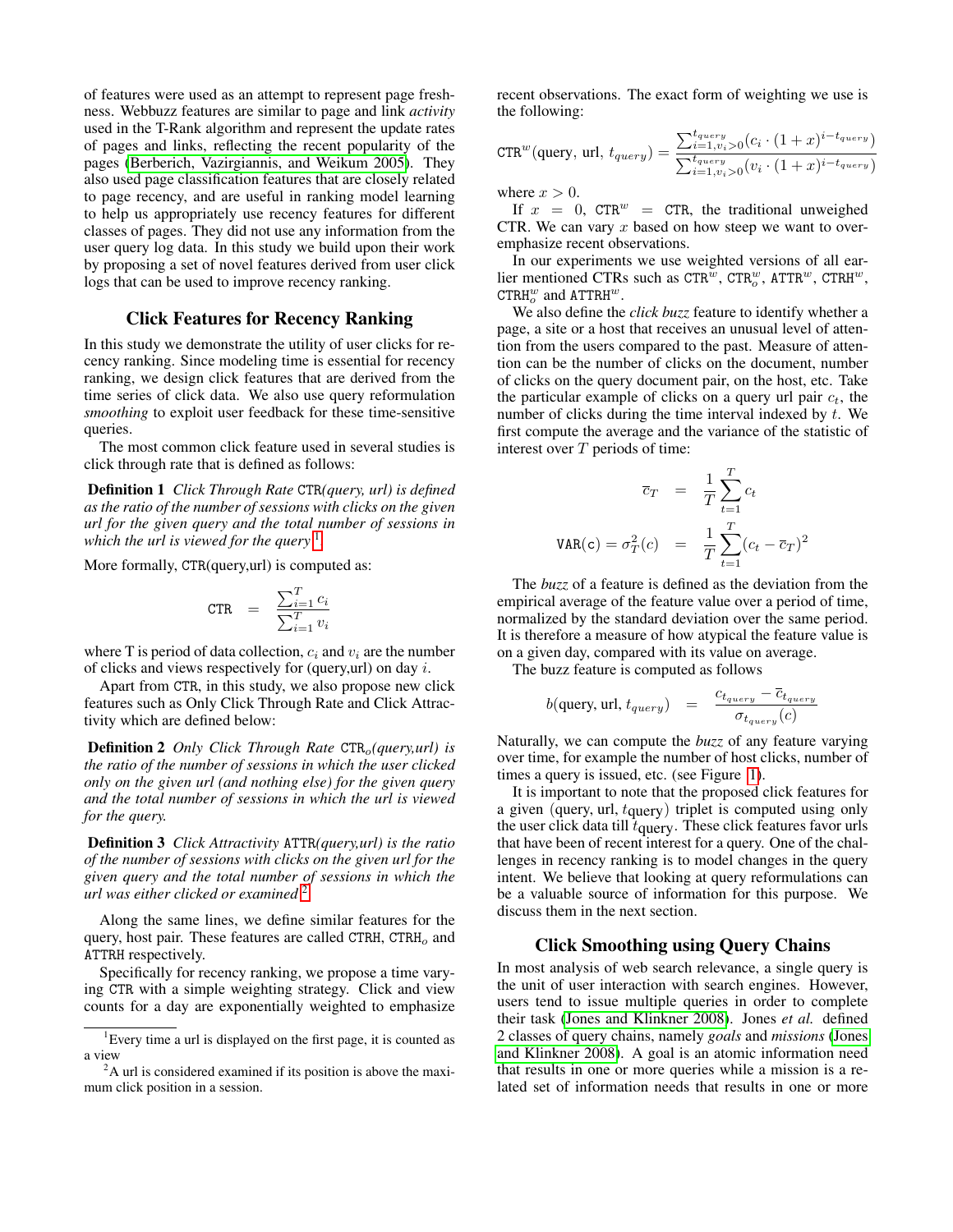

<span id="page-3-0"></span>Figure 1: The *buzz* of CTR for a given query. The dotted lines represent one standard deviation around the mean. The right most vertical segment represents the deviation of a particular observation from the average. The largest the deviation counted in standard deviation units, the most unusual the click behavior.

Table 1: URLs that had been clicked for the query, "Circus".

```
u1=www.ringling.com
u2=www.youtube.com/watch?v=1zeR3NSYcHk
u3=en.wikipedia.org/wiki/Circus_(Britney_Spears_album)
u4=www.metrolyrics.com/circus-lyrics-britney-spears.html
u5=www.youtube.com/
u6=en.wikipedia.org/wiki/Circus
u7=britneyspearscircus.net/
```
goals. For instance, the mission of a user may be to organize a trip to Hawaii. Any one user mission can (but does not need to) be made up of several goals, and goals in the mission may be to find a hotel in Hilo, look at Kona restaurant reviews and so on.

Once we successfully identify task boundaries and segment a long sequence of queries into query chains, all queries in a query chain are presumably issued to satisfy a single information need by the user. Therefore, clicks made on any URLs in search results for any query in the query chain can be used to enrich the clickthrough data for the first query in the chain.

Consider the following example: On November 28th, 2008, Britney Spears released her new album called "Circus". Our query logs shows that the query "Circus" got popular a few days later (see Figure [2\)](#page-3-1).

About the same time, URLs about Britney Spears' "Circus" started to be viewed and clicked more (see Figure [3](#page-3-2) and [4\)](#page-3-3). Since users could not get URLs about her album with the query "Circus", they issued a series of queries by refining the previous query until they got URLs about the album and clicked those URLs.

This series of queries to retrieve URLs about the album constitute one query chain. In this case, the goal of the user is to obtain results for Britney Spears' circus album. We can take the URLs that were clicked for "Circus Album" or "Britney Spears Album" in the same query chain as those clicked for "Circus" (see Figure [5\)](#page-4-0). We call this process



Figure 2: Users got interested in "Circus" a few days after the release of "Circus"album.

<span id="page-3-1"></span>

<span id="page-3-2"></span>Figure 3: URLs (u2, u3, u4 and u7 in Table [1\)](#page-3-4) about "Circus" album get more views.



<span id="page-3-3"></span>Figure 4: URLs (u2, u3, u4 and u7 in Table [1\)](#page-3-4) about "Circus" album get more clicks.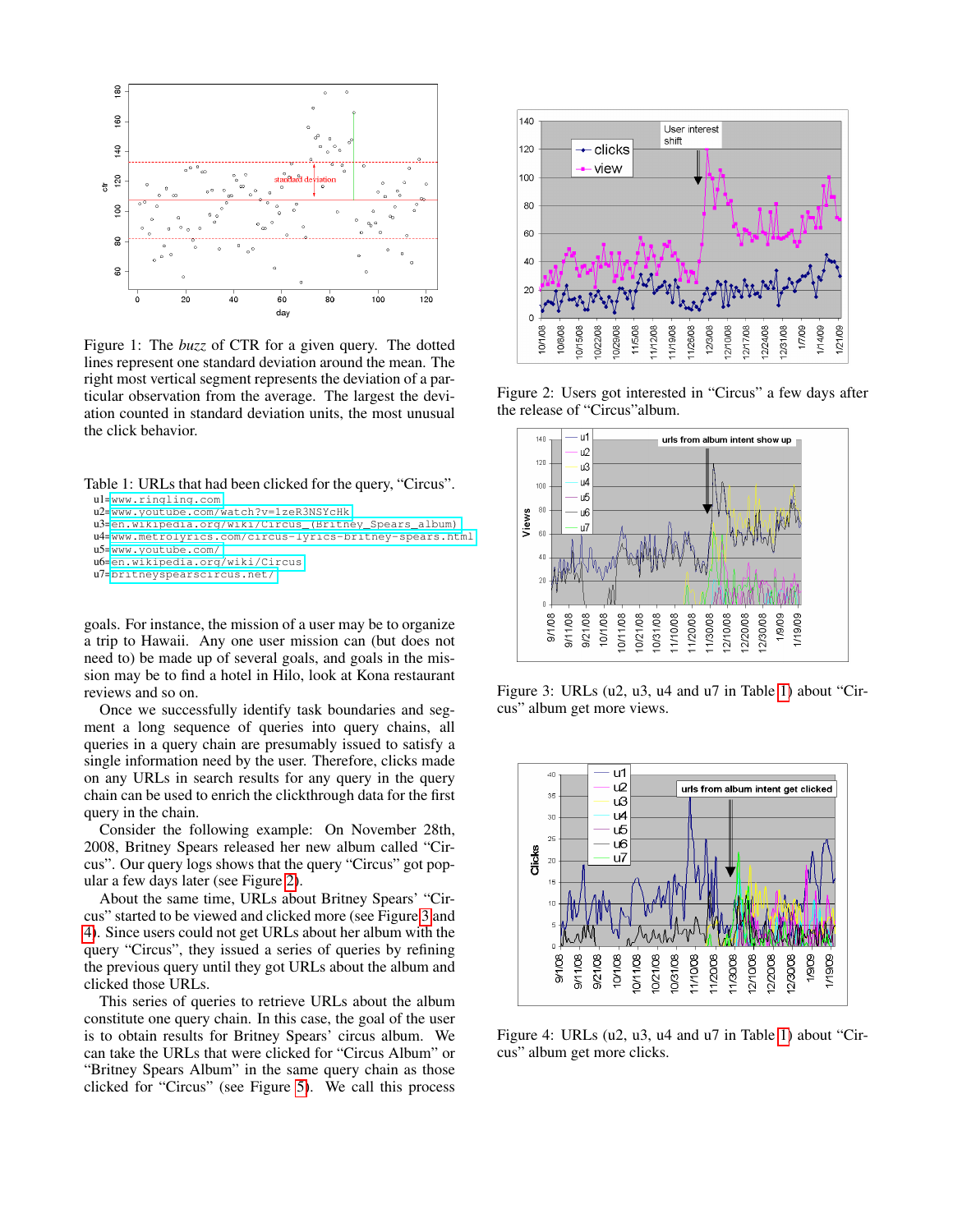

<span id="page-4-0"></span>Figure 5: Smoothing Clicks for "Circus Album" or "Britney Spears Album" for "Circus".

of attributing clicks from one query in the query chain to another query (preferably the first one) as *smoothing*.

We evaluate 3 different *smoothing* mechanisms: the simplest 30 minute timeouts and the more complex ones, *goals* and *missions* based on [\(Jones and Klinkner 2008\)](#page-5-5) and [\(Boldi](#page-5-14) [et al. 2008\)](#page-5-14).

### Experiments

The training and testing data sets for recency consists of query-URL pairs that were judged in a *time-sensitive* manner. The training data set consists of 53,775 query-url pairs and 3291 queries that were made unique with their judged dates. The testing data set consists of 29,460 query-url pairs and 1771 queries that were made unique with judged dates.

We use the GBrank algorithm for the ranking model learning, as GBrank is one of the most effective learning-to-rank algorithms [\(Zheng et al. 2007\)](#page-5-2). For the purpose of better readability, we briefly introduce the basic idea of GBrank. For each preference pair  $\langle x, y \rangle$  in the available preference set  $S = \{ \langle x_i, y_i \rangle | x_i \rangle | y_i, i = 1, 2, ..., N \}, x$  should be ranked higher than y. In GBrank algorithm, the problem of learning ranking functions is to compute a ranking function h, so that h matches the set of preference, i.e,  $h(x_i) \geq h(y_i)$ , if  $x \succ y$ ,  $i = 1, 2, ..., N$  as many as possible. The following loss function is used to measure the risk of a given ranking function h

$$
R(h) = \frac{1}{2} \sum_{i=1}^{N} (\max\{0, h(y_i) - h(x_i) + \tau\}^2)
$$

where  $\tau$  is the margin between the two documents in the pair. To minimize the loss function,  $h(x)$  has to be larger than  $h(y)$  with the margin  $\tau$ , which can be chosen to be a constant value, or as a value varying with the document pairs. When pair-wise judgments are extracted from editors' labels with different grades, pair-wise judgments can include grade difference, which can further be used as the margin  $\tau$ .

We use *normalized discounted cumulative gain* (NDCG) which is a variant of the popular *discounted cumulative gain* (DCG) metric to evaluate the quality of the ranking model [\(Jarvelin and Kekalainen 2002\)](#page-5-16). NDCG is defined as

$$
\text{NDCG}_n = Z_n \sum_{i=1}^n \frac{G_i}{\log_2(i+1)}
$$

where  $i$  is the position in the document list,  $G_i$  is the function of relevance grade.  $Z_n$  is a normalization factor, which is used to make the NDCG of the ideal ranked list to be 1. We use  $NDCG<sub>5</sub>$  to evaluate the ranking results.

We used the state of the art recency ranking model developed by Dong *et al.* [\(Dong et al. 2009\)](#page-5-0) as the baseline ranking function for comparison, but we did not use click buzz features. We evaluated our proposed set of features across several combinations of  $x$  (for exponential weighting) and click *smoothing* mechanisms. We first fix a *smoothing* mechanism and generate all features using the same mechanism.

Our first set of experiments were designed to evaluate the impact of exponential weighting of the click features. Hence we augmented the baseline ranking function with click features that did not have exponential weighting (i.e.  $x = 0$ ) and did not use any *smoothing* or *Click buzz* features were excluded from these experiments. In these experiments, we varied the value of x in the range of  $0 - 2$  in steps of 0.2. We also generated our click features by smoothing clicks using different query segmentations such as timeouts, missions and goals using the research of [\(Jones and Klinkner 2008\)](#page-5-5) [\(Boldi et al. 2008\)](#page-5-14). Table [2](#page-4-1) shows that non zero values of  $x$  does indeed help recency ranking. In some cases, the gain in NDCG5 can be as high as  $1.08\%$  ( $x = 0.4$  and using mission click *smoothing*). Our evaluation shows that exponential weighting helps in improving NDCG5 for recency ranking across all the mechanisms for *smoothing* clicks considered in this study. In particular goal based *smoothing* almost always provides statistically significant gains over the baseline function.

<span id="page-4-1"></span>Table 2: Effect of  $x$  on percentage improvement in NDCG5. All models were trained without click buzz features. The baseline is  $x = 0$ , i.e., with CTR features that are not time weighted or *smoothed*. The numbers in parenthesis are the p-values. Bold entries are significant beyond 0.05 level of significance.

| X                | <b>Timeouts</b> | <b>Missions</b>          | Goals       |
|------------------|-----------------|--------------------------|-------------|
| 0.2              | 0.67(0.019)     | 0.92(0.009)              | 0.71(0.043) |
| 0.4              | 0.74(0.026)     | 1.08(0.001)              | 0.80(0.018) |
| $\overline{0.6}$ | 0.67(0.027)     | 0.79(0.021)              | 0.90(0.010) |
| 0.8              | 0.95(0.005)     | 0.95(0)                  | 1.03(0.003) |
| 1.0              | 0.65(0.117)     | $\overline{0.75(0.027)}$ | 1.00(0.003) |
| 1.2              | 0.55(0.073)     | 0.62(0.059)              | 0.85(0.010) |
| 1.4              | 0.59(0.062)     | 0.59(0.119)              | 0.93(0.002) |
| 1.6              | 0.75(0.021)     | 0.84(0.042)              | 0.81(0.029) |
| 1.8              | 0.63(0.039)     | 0.67(0.047)              | 0.96(0.003) |
| 2.0              | 0.65(0.045)     | 0.64(0.022)              | 1.08(0.002) |
| 3.0              | 0.71(0.036)     | 0.89(0.019)              | 0.86(0.004) |
| 4.0              | 0.76(0.039)     | 0.78(0.051)              | 0.64(0.084) |

We also evaluated the effect of the *click buzz* features across different values of  $x$  (for exponential weighting) and different *smoothing* strategies. Table [3](#page-5-17) shows that the *click buzz* features provide additional improvements (with better statistical significance) over the same baseline function. The best gains in NDCG5 (1.57%) are observed for  $x = 0.8$  and